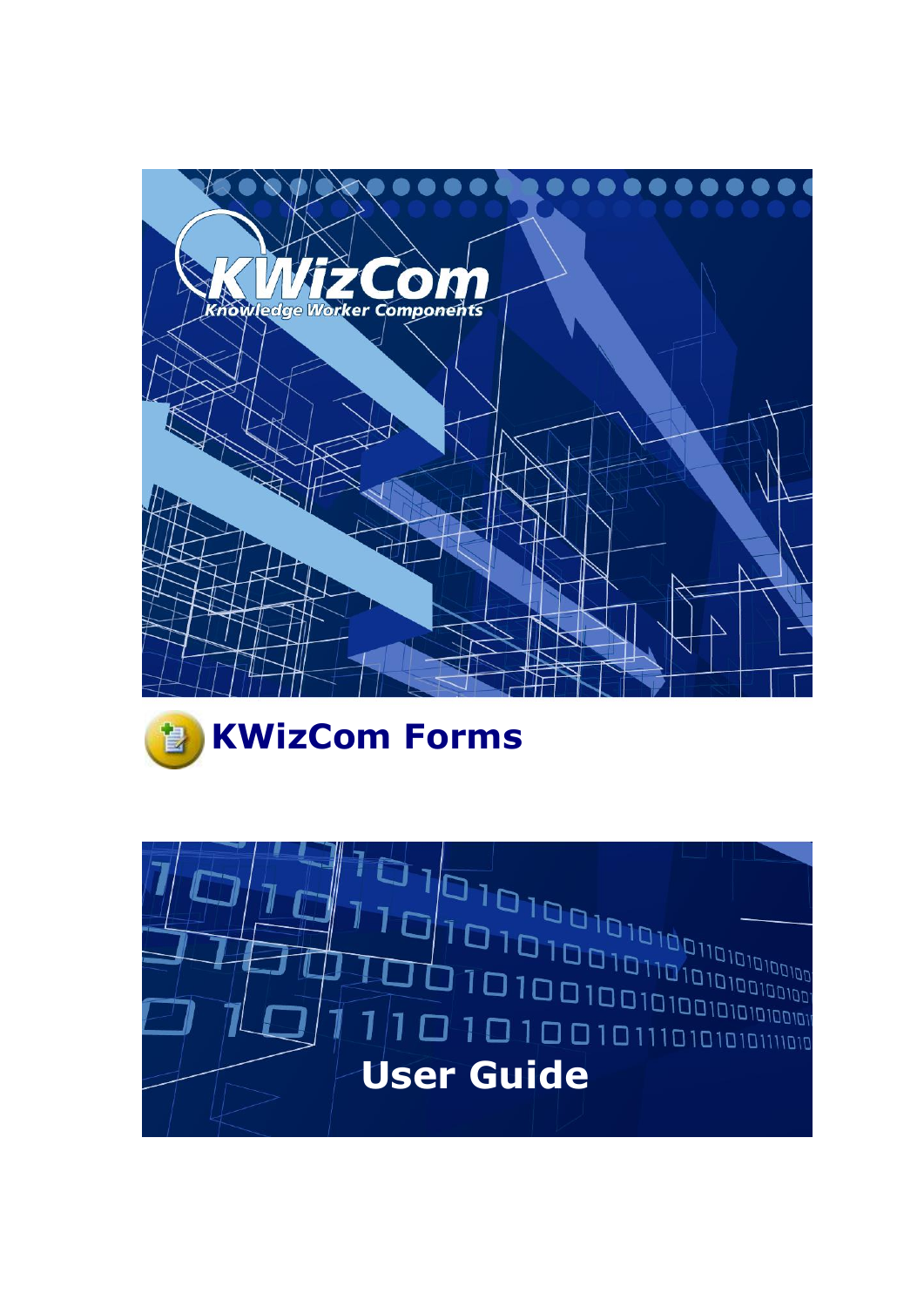

Copyright © 2005-2015 KWizCom Corporation. All rights reserved.

#### **Company Headquarters**

95 Mural Street, Suite 600 Richmond Hill, ON L4B 3G2 Canada

E-mail: info@KWizCom.com Web site: [http://www.KWizCom.com](http://www.kwizcom.com/)

#### **Sales**

E-mail: sales@KWizCom.com Telephone: +1-905-370-0333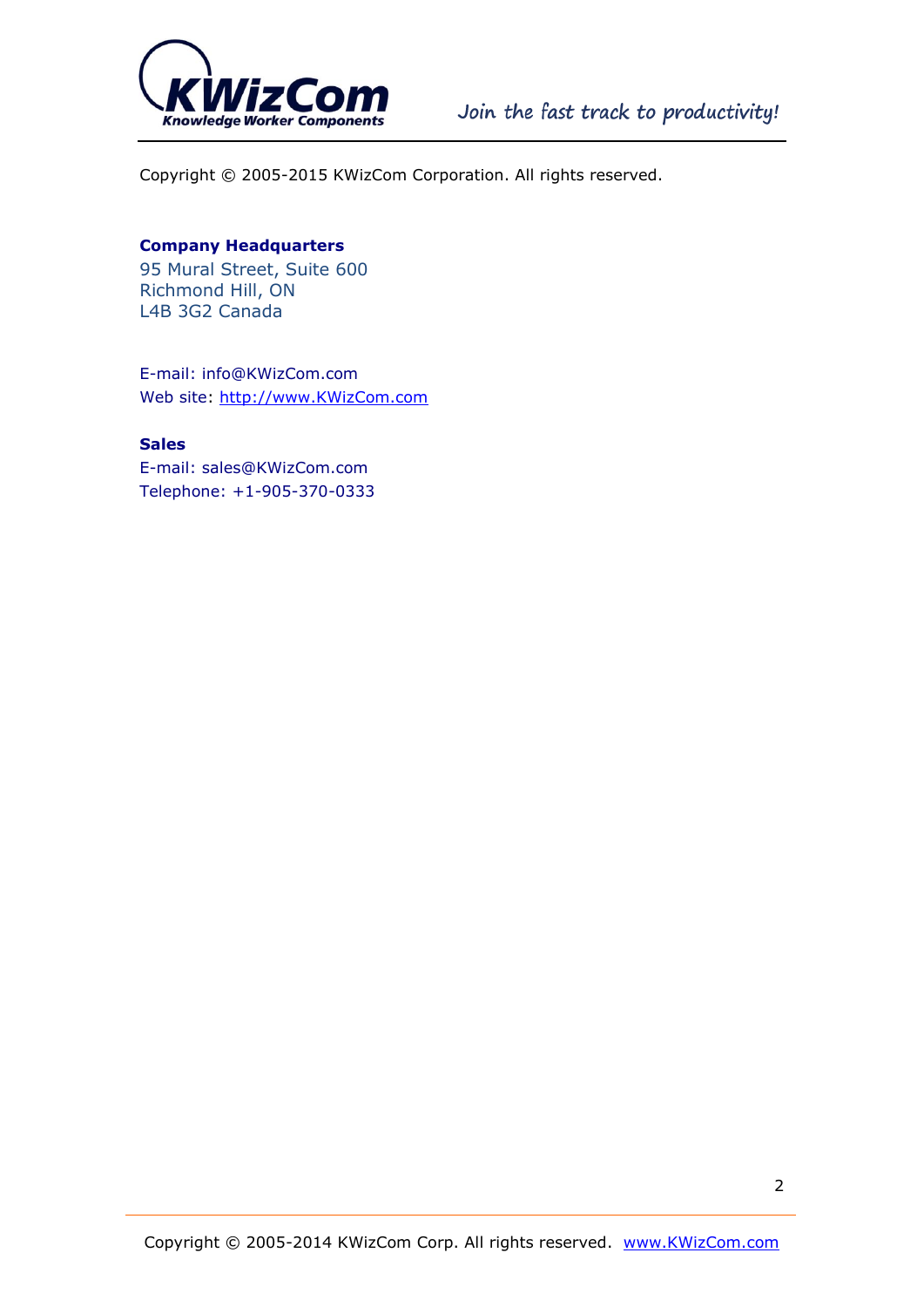

## **Table of Contents**

| Dynamic Field-Level Permissions Manuscriptus and Communications of the Dynamic Bulletin and Communications and | 6   |
|----------------------------------------------------------------------------------------------------------------|-----|
| <b>Field-Level Constraints</b>                                                                                 | - 9 |
|                                                                                                                | 1 N |
| <b>Field Grouping</b>                                                                                          |     |
| <b>View Level Permissions</b>                                                                                  |     |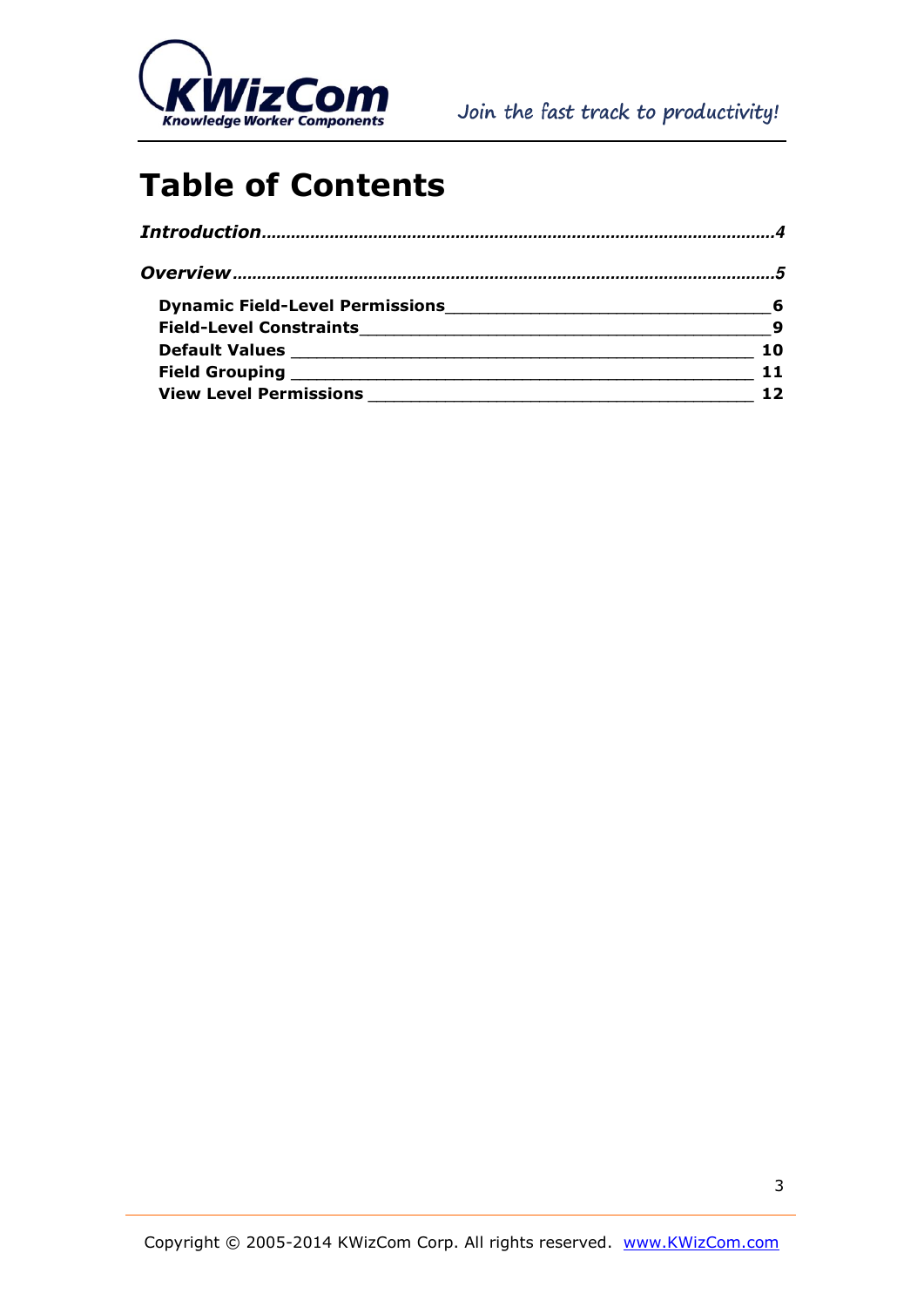

# <span id="page-3-0"></span>**Introduction**

KWizCom Forms is a SharePoint add-on that turns your existing SharePoint list forms into rich, enhanced web & mobile forms

This document describes the capabilities added to the SharePoint list forms, enabling you to implement enhanced & powerful web forms.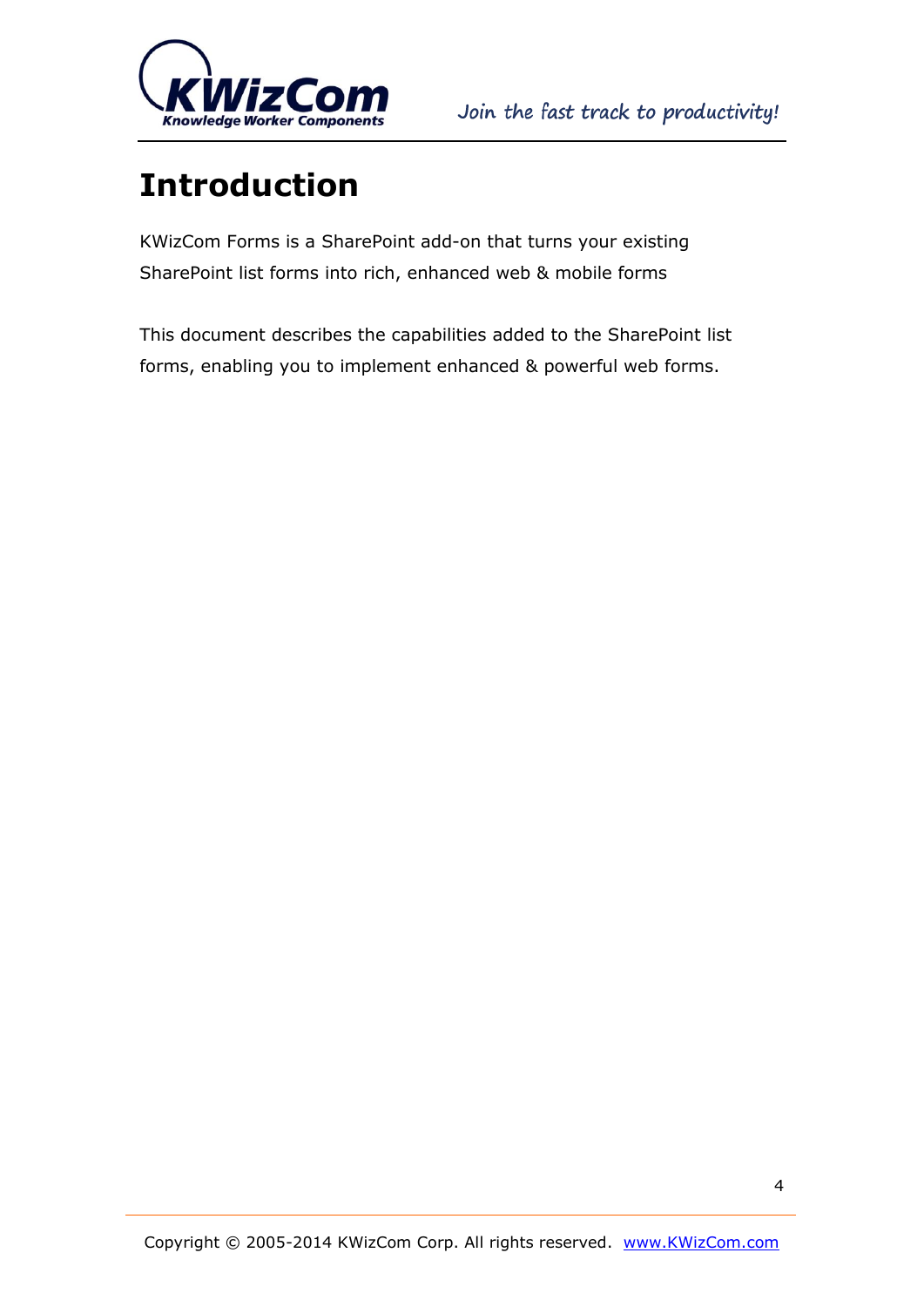

## <span id="page-4-0"></span>**Overview**

#### **True SharePoint-Native**

#### **Forms & Mobile Solution**

KWizCom Forms is a SharePoint add-on that turns your existing

SharePoint list forms into rich, enhanced web & mobile forms.

The product enable site owners/administrators to configure the SharePoint list forms and add various types of form features.

As an end-user you will see the same SharePoint list forms, but this time with more features.

KWizCom Forms includes the following exciting web forms features:

- Field level permissions
- Field level constraints
- Dynamic Default values
- Field grouping
- View level permissions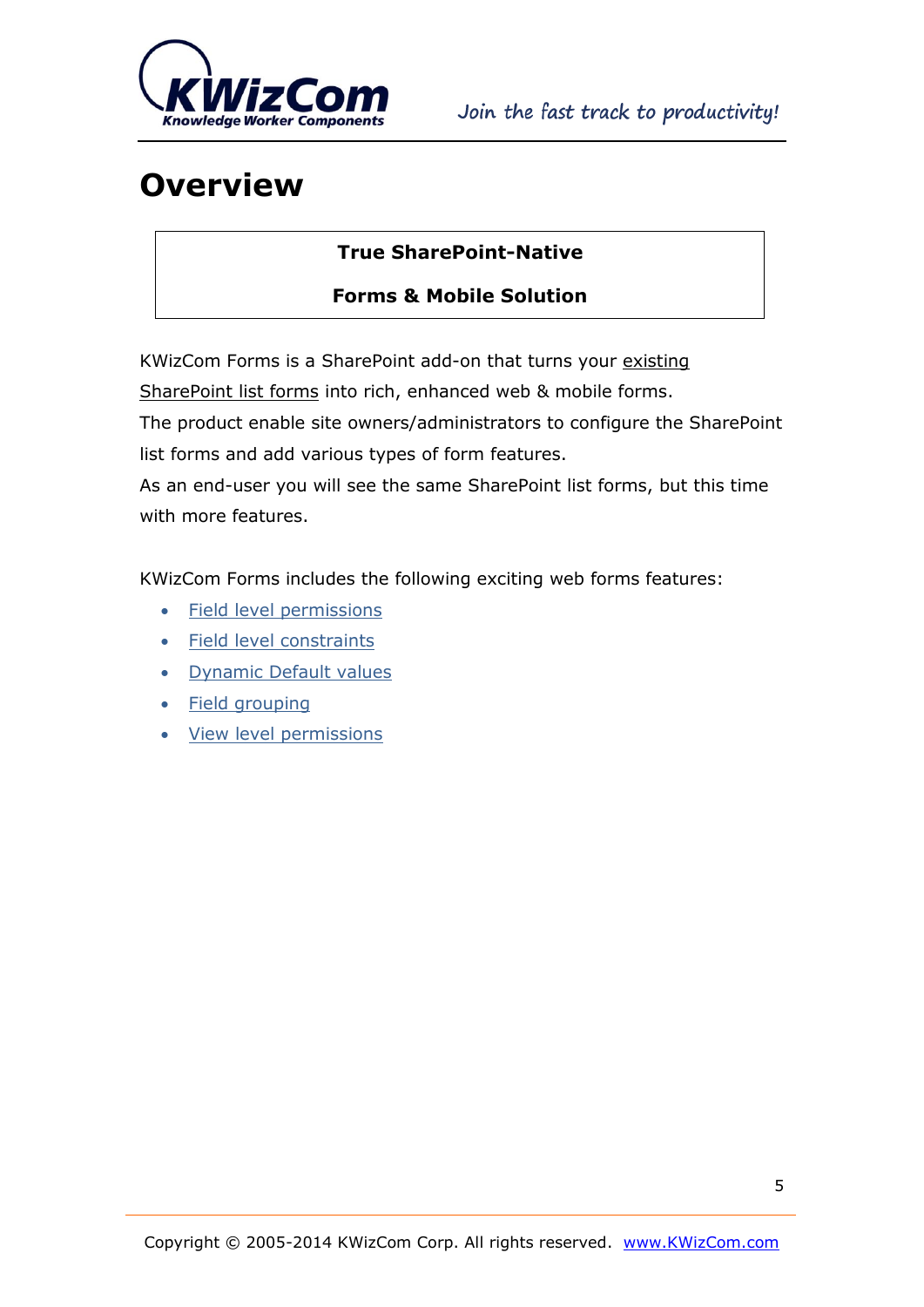

### <span id="page-5-0"></span>**Dynamic Field-Level Permissions**

SharePoint out-of-the-box allows configuring item level permissions, which means: a site owner can define access permissions for a whole list item.

#### **So what's the problem?**

Sometimes, you need to configure read permissions to a part of a list item, at the field level.

In such case, you would like some users to be able to view some fields, while other users should be able to see a different set of fields. SharePoint does not allow you to configure permissions in field-level, which means: you can configure permissions only for a whole list item and not for some fields in that item.

With KWizCom Forms a site owner can define which fields should be visible/active to specific users/groups, so the result is: the same list form displays different fields to different users!

#### **Example:**

Using the KWizCom Forms, a site owner configured the *Tasks* list to display the "Due Date" field disabled, so that end-users won't be able to change their assigned tasks' due date value: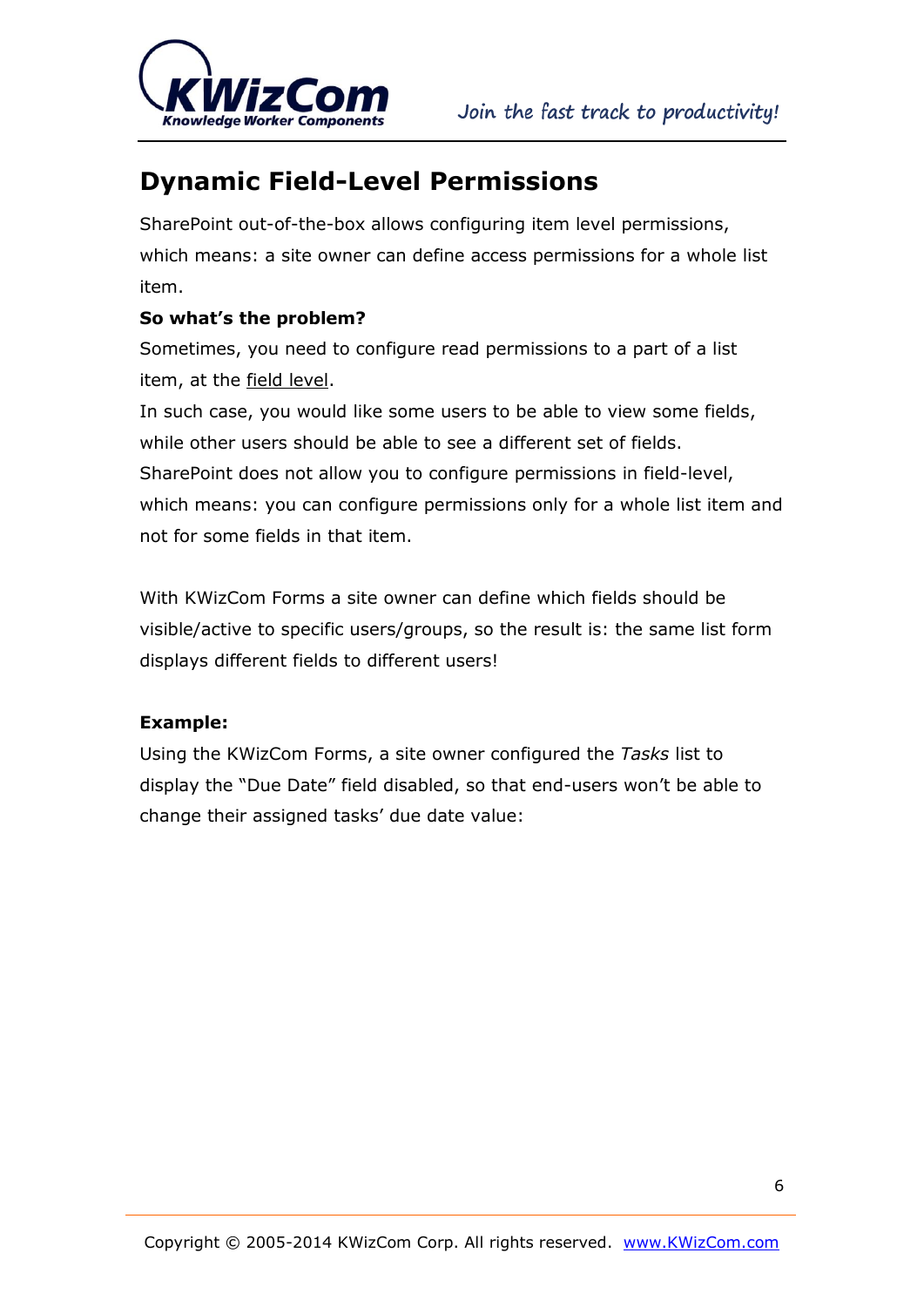

### Join the fast track to productivity!

| Tasks - My Task                                                         |                                                                                 | $\square$ $\times$ |  |  |
|-------------------------------------------------------------------------|---------------------------------------------------------------------------------|--------------------|--|--|
| Edit                                                                    |                                                                                 |                    |  |  |
| Save<br>Cancel<br>Paste                                                 | & Cut<br><b>ABC</b><br><b>Copy</b><br>Spelling<br>Delete Attach<br>File<br>Item |                    |  |  |
| Commit<br>Clipboard                                                     | Actions<br>Spelling                                                             |                    |  |  |
| Title *                                                                 | My Task                                                                         | é                  |  |  |
| Predecessor                                                             | ۳                                                                               |                    |  |  |
| Priority                                                                | $(2)$ Normal $\vee$                                                             |                    |  |  |
| <b>Status</b>                                                           | In Progress<br>✓                                                                |                    |  |  |
| % Complete                                                              | $\frac{p}{\alpha}$                                                              |                    |  |  |
| Assigned To                                                             | sales1;                                                                         |                    |  |  |
|                                                                         | Enter users separated with semicolons.                                          | $\sqrt{1}$         |  |  |
| Description                                                             |                                                                                 |                    |  |  |
| Start Date                                                              | ■<br>12/5/2013                                                                  |                    |  |  |
| Due Date                                                                | 12/12/2013                                                                      |                    |  |  |
| Created at 12/5/2013 7:09 AM by A<br>Last modified at 12/5/2013 7:10 AM | Users can't change<br>their assigned tasks<br>Save<br>due date                  | Cancel             |  |  |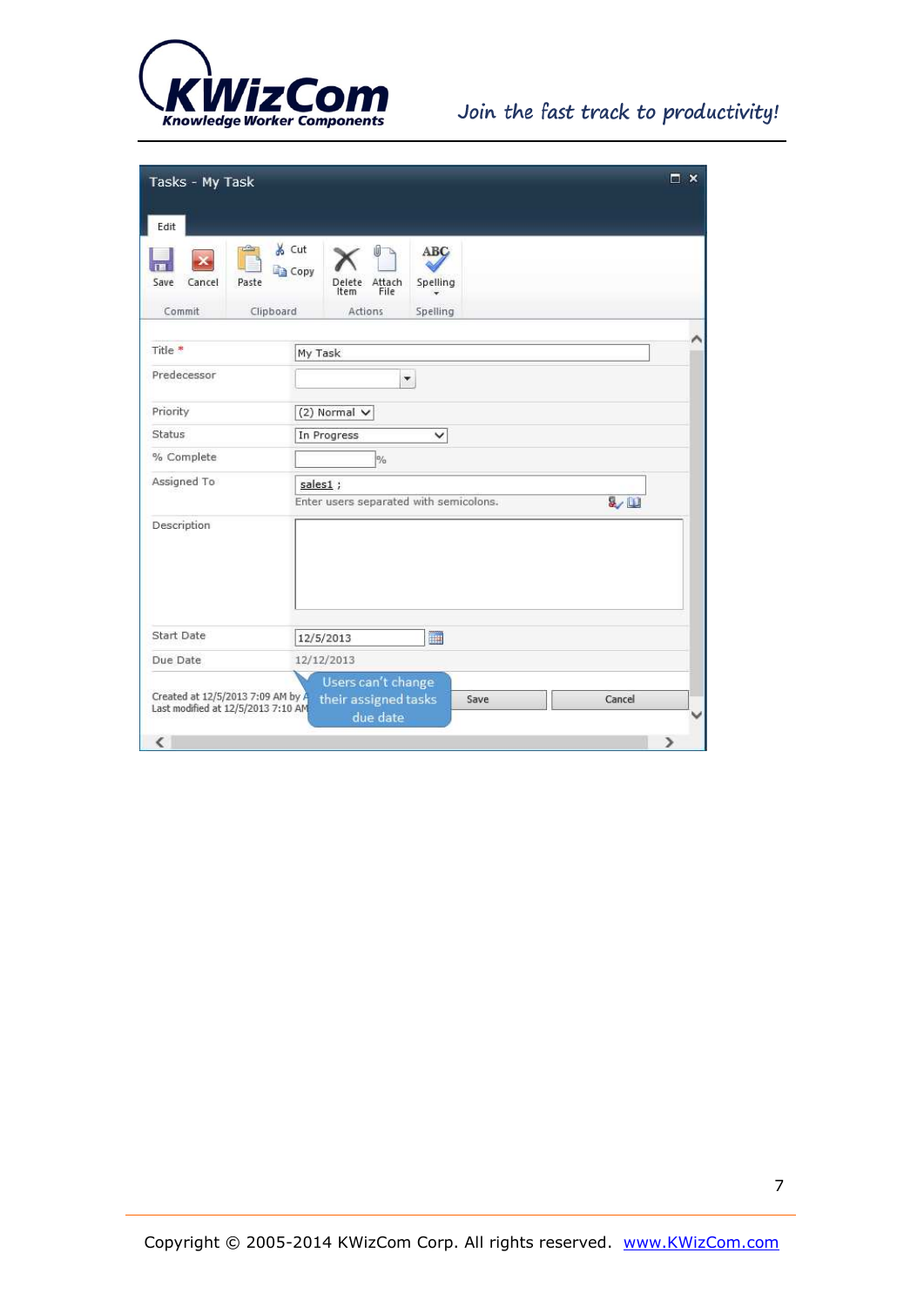

When a manager edits the same task; the "Due Date" will be visible and active:

| & Cut<br><b>Copy</b><br>Save<br>Cancel<br>Paste | <b>ABC</b><br>Spelling<br>Attach<br>Delete<br>File<br>Item      |  |  |  |
|-------------------------------------------------|-----------------------------------------------------------------|--|--|--|
| Commit<br>Clipboard                             | <b>Actions</b><br>Spelling                                      |  |  |  |
| Title *                                         | My Task                                                         |  |  |  |
| Predecessor                                     | $\overline{\phantom{a}}$                                        |  |  |  |
| Priority                                        | $(2)$ Normal $\vee$                                             |  |  |  |
| <b>Status</b>                                   | In Progress<br>$\checkmark$                                     |  |  |  |
| % Complete                                      | $\frac{1}{2}$                                                   |  |  |  |
| Assigned To                                     | sales1;<br>$\sqrt{2}$<br>Enter users separated with semicolons, |  |  |  |
| Description                                     |                                                                 |  |  |  |
| Start Date                                      | m<br>12/5/2013                                                  |  |  |  |
| Due Date                                        | m<br>12/12/2013                                                 |  |  |  |

So as you can see – the same Tasks Edit form behaves now differently for different types of users!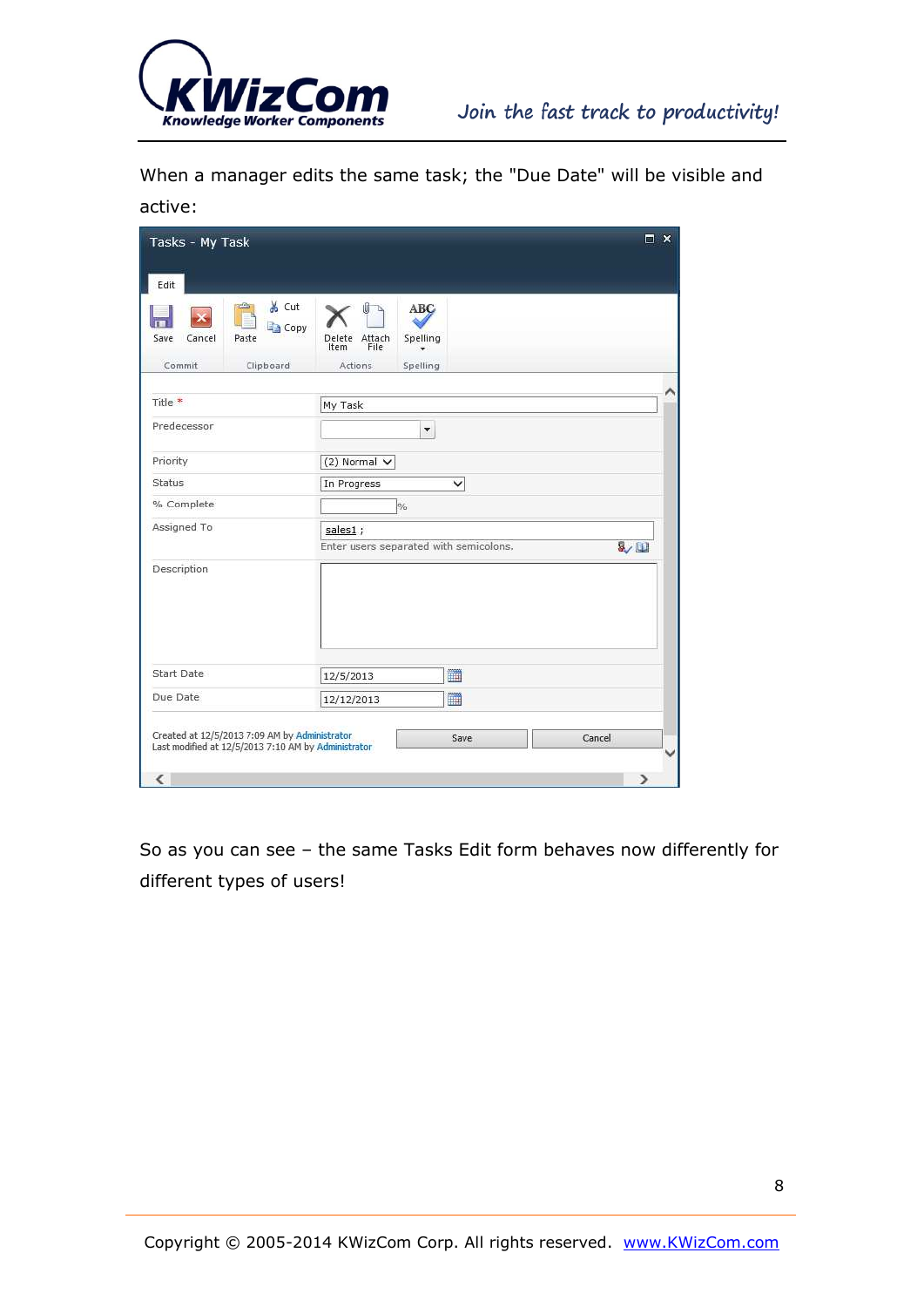

### <span id="page-8-0"></span>**Field-Level Constraints**

With Field-level constraints, site owner can easily define field-validation constraints to enforce field input patterns according to required form logic. This enables validating the user input, and to enforce various input patterns such as:

- Email
- Social security number
- Credit card number
- Any other custom pattern

#### **Example:**

In this example, the site owner configured a constraint in the *Tasks* list that enforces "Due Date" field to be later than the "Start Date" field. When an end-user tries to update a Task item, where the Start Date field value is later than the Due Date field value, he will get the following validation error:

| Assigned To       |                                                                         | $\sim$ 10 |
|-------------------|-------------------------------------------------------------------------|-----------|
| Description       |                                                                         | ∸<br>₩    |
|                   |                                                                         |           |
| <b>Start Date</b> | Ħ<br>12/15/2010                                                         |           |
| Due Date          | I<br>12/13/2010<br>Due date must be later than the task's starting date |           |
| Approved          |                                                                         |           |
|                   | Cancel<br>Save                                                          |           |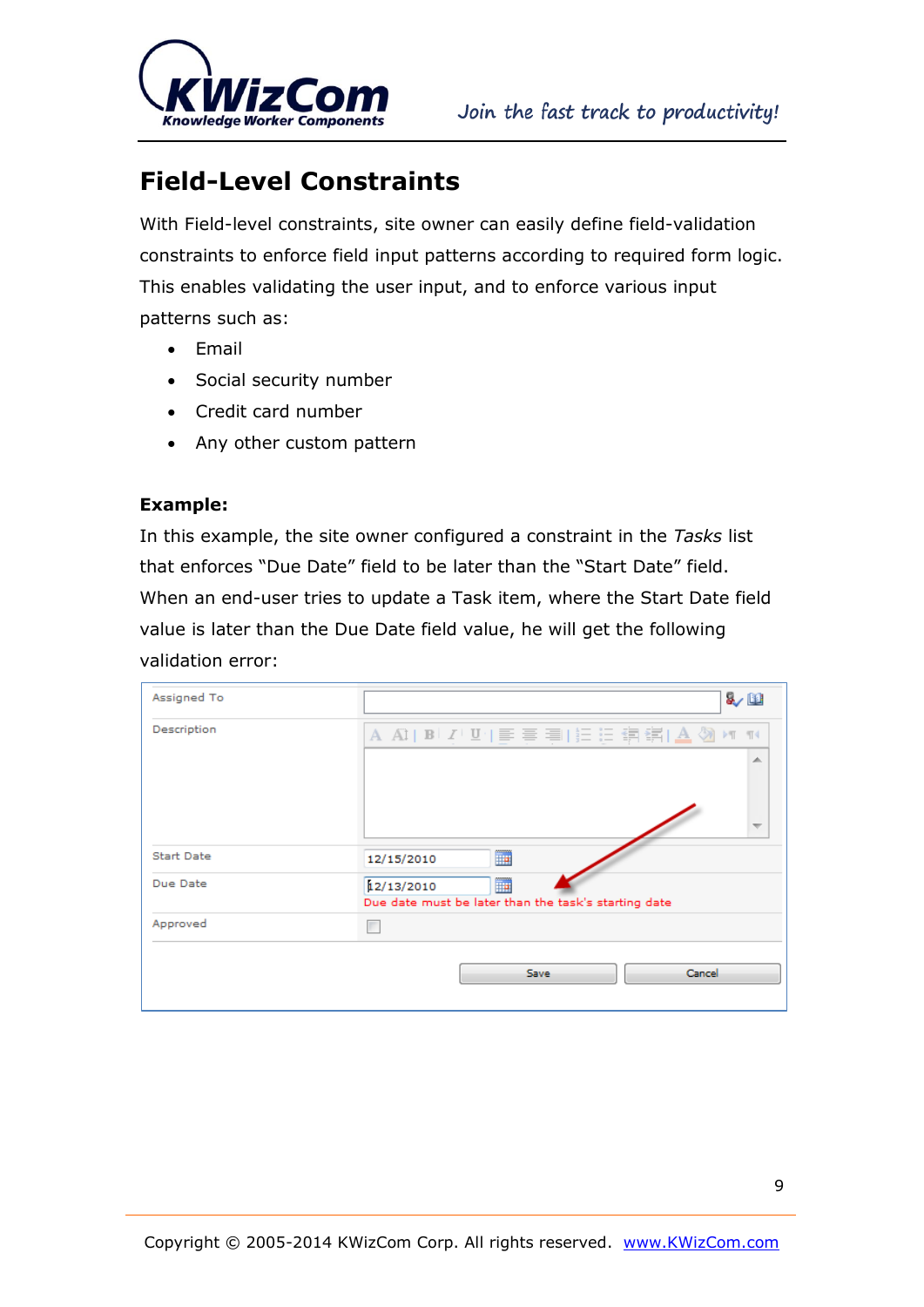

### <span id="page-9-0"></span>**Dynamic Default Values**

With SharePoint out-of-the-box, site owner can configure default values for various list fields. These default values appear when an end-user creates a new list item.

The existing gaps are:

- For some types of fields you cannot configure default value (Lookup field, Person field).
- Sometimes you need different default values for different users.
- Sometimes you need to have a field reload its default value after user updates values of other fields in the form

With KWizCom Forms, site owner can overcome those gaps. You can configure default values for field types that out of the box SharePoint does not enable (such as "Person" or "Lookup" fields) and you can configure different default values for different users/groups as well. Also, site owners can implement more dynamic scenarios where default values are retrieved from external sources such as you company's CRM or ERP systems.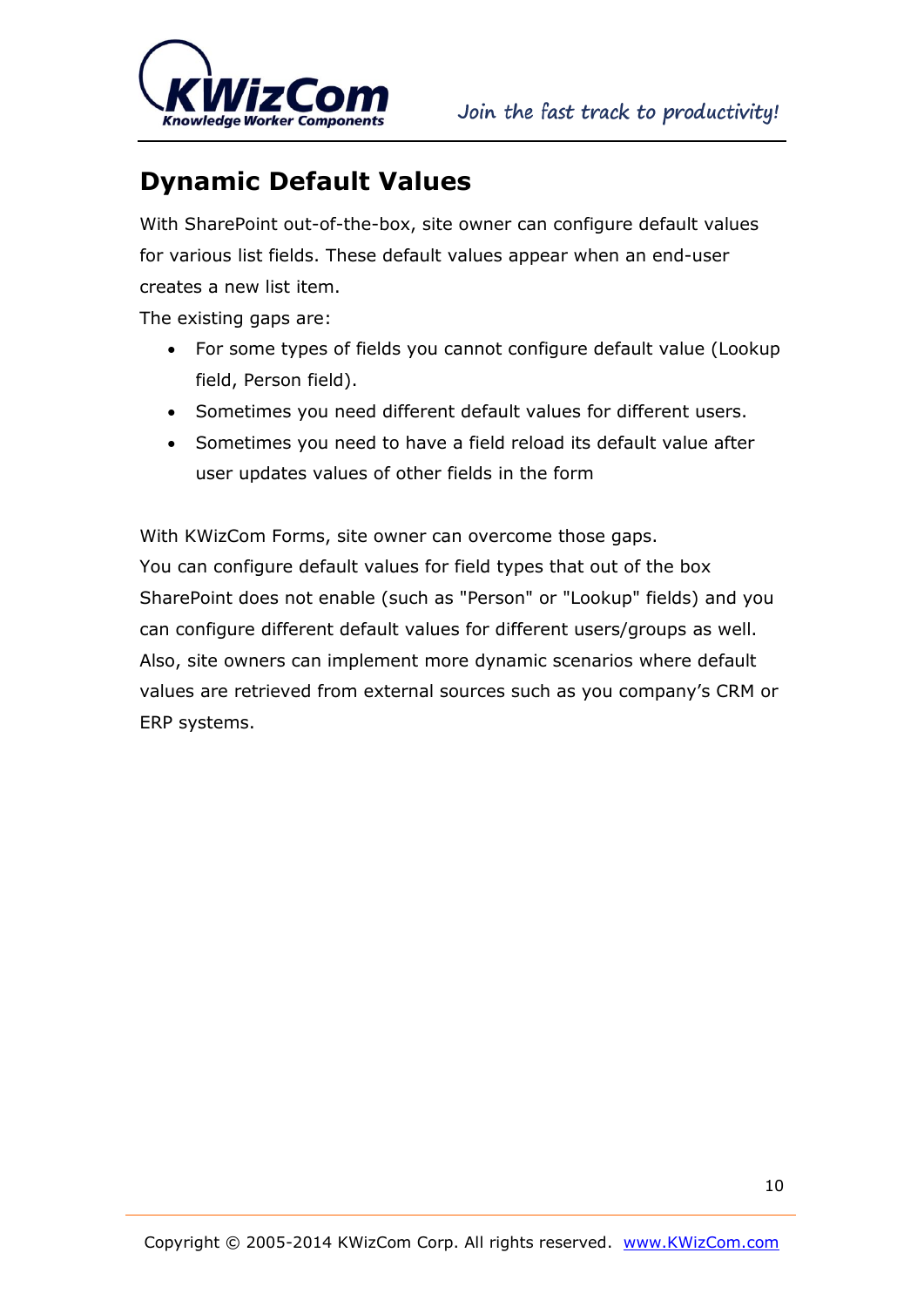

### <span id="page-10-0"></span>**Field Grouping**

Ever tried to fill-out a SharePoint list form with 20 fields? You end up with an endless form with what could be called a large pile of fields, lacking any logical grouping/categorization. **No More!**

KWizCom Forms enables division of list fields into logical groups/sections displayed in different tabs.

| Tasks - New Item                   |                                |                          |                 |   |                              |                   |        | □<br>$\boldsymbol{\times}$ |  |
|------------------------------------|--------------------------------|--------------------------|-----------------|---|------------------------------|-------------------|--------|----------------------------|--|
| Edit                               |                                |                          |                 |   |                              |                   |        |                            |  |
| Cancel<br>Save                     | & Cut<br>ک<br>la Copy<br>Paste | Ū<br>ь<br>Attach<br>File | ABÇ<br>Spelling |   |                              |                   |        |                            |  |
| Commit                             | Clipboard                      | Actions                  | Spelling        |   |                              |                   |        |                            |  |
| New Task<br>Title *<br>Description | Edit Task                      |                          |                 |   | We defined 2<br>tabs for the | "Tasks" list form |        |                            |  |
| Status                             |                                | Not Started              |                 | v |                              |                   |        |                            |  |
|                                    |                                |                          |                 |   |                              |                   |        |                            |  |
|                                    |                                |                          |                 |   | Save                         |                   | Cancel |                            |  |
| ∢                                  |                                |                          |                 |   |                              |                   |        | ⋗                          |  |

and…now you can easily customize that form without any

technical/power-user skills required!

You can now easily create multi-column forms where you define the exact location and width of each field, all in less than 2 minutes!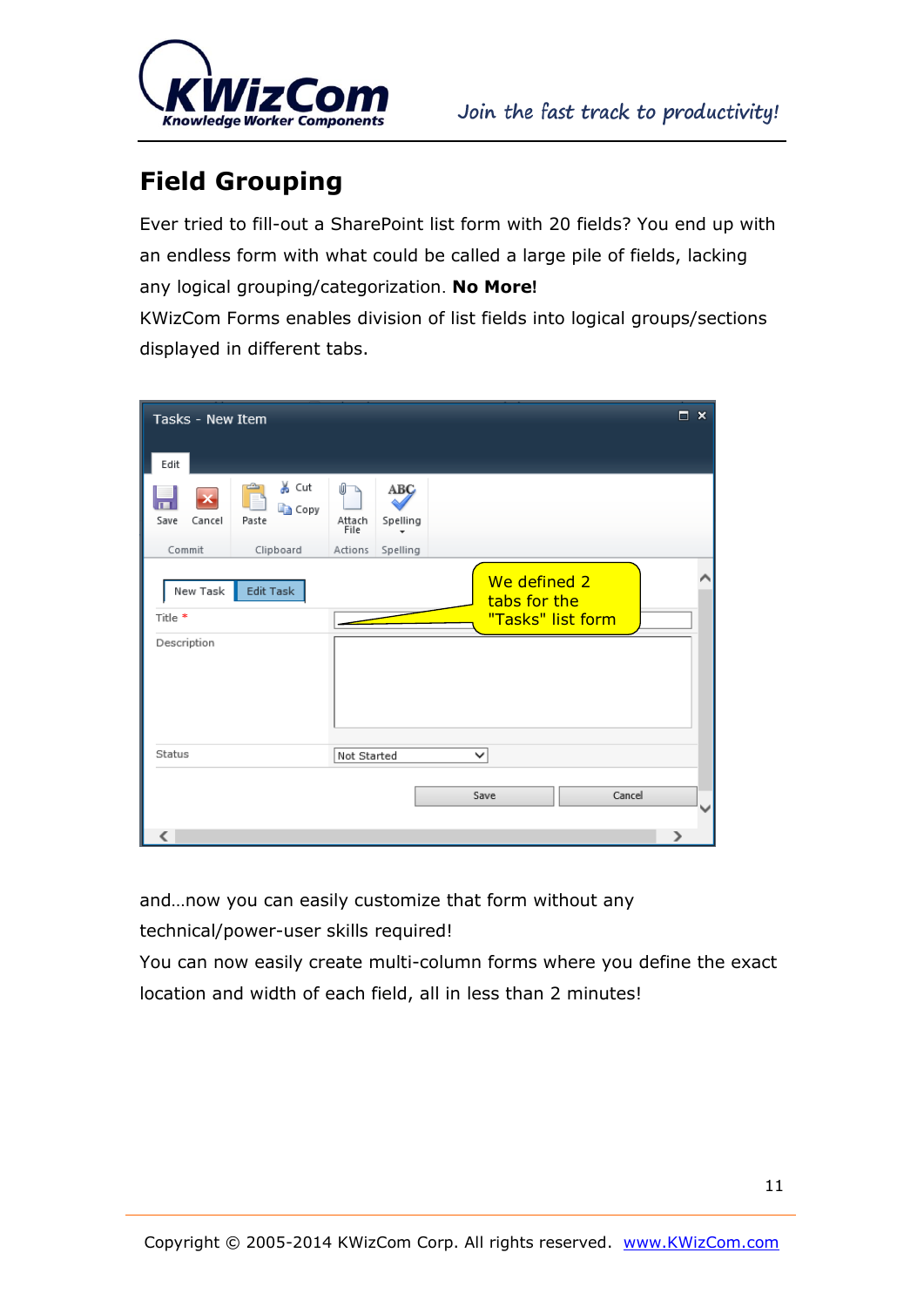

### <span id="page-11-0"></span>**View Level Permissions**

SharePoint views display list data, filtered by some criteria and also sorted and grouped by some fields. This enables displaying different set of items according to some logic.

For example: in a Tasks list, you have several pre-defined views such as: "All Tasks" – displays all the tasks in the list

"My Tasks" – displays only tasks that are assigned to the current user "Active Tasks" – displays only tasks that their status is not "Closed"

Sometimes you would like to hide a view from specific users/groups. SharePoint does not support view-level permissions, so you cannot do that with SharePoint out-of-the-box.

With KWizCom Forms, a site owner can configure view visibility rules, and this way he can hide selected views from specific users/groups of users.

#### **Example:**

In this example the site owner configured the Tasks list, so that the "Active Tasks" view will be hidden for all employees: